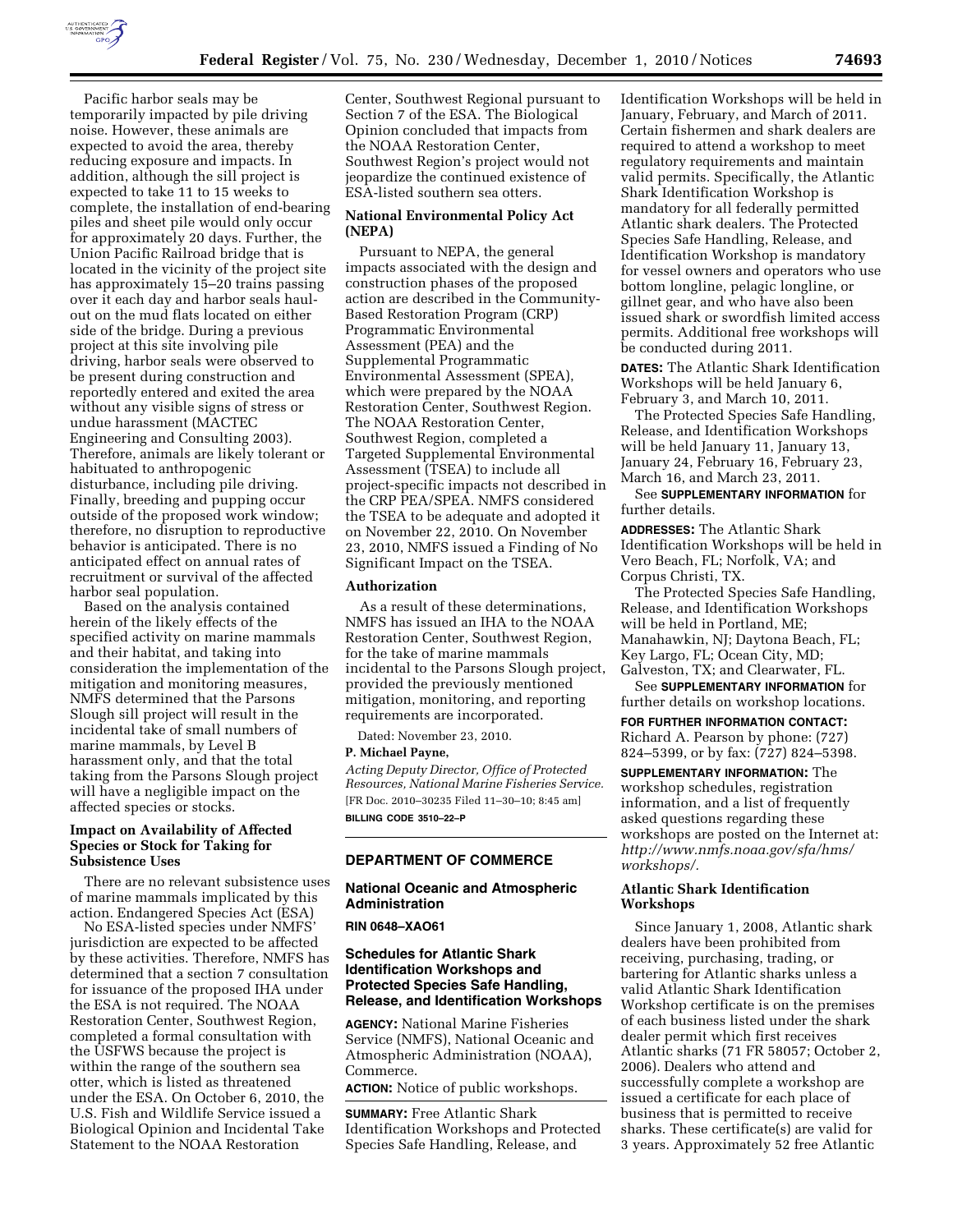Shark Identification Workshops have been conducted since January 2007.

Currently permitted dealers may send a proxy to an Atlantic Shark Identification Workshop. However, if a dealer opts to send a proxy, the dealer must designate a proxy for each place of business covered by the dealer's permit which first receives Atlantic sharks. Only one certificate will be issued to each proxy. A proxy must be a person who is currently employed by a place of business covered by the dealer's permit; is a primary participant in the identification, weighing, and/or first receipt of fish as they are offloaded from a vessel; and who fills out dealer reports. Atlantic shark dealers are prohibited from renewing a Federal shark dealer permit unless a valid Atlantic Shark Identification Workshop certificate for each business location which first receives Atlantic sharks has been submitted with the permit renewal application. Additionally, trucks or other conveyances which are extensions of a dealer's place of business must possess a copy of a valid dealer or proxy Atlantic Shark Identification Workshop certificate.

### *Workshop Dates, Times, and Locations*

1. January 6, 2011, 12 p.m.–4 p.m., Leisure Square—TUFF Room, 3705 16th Street, Vero Beach, FL 32960.

2. February 3, 2011, 12 p.m.–4 p.m., La Quinta Inn (at Norfolk Airport), 1387 North Military Highway, Norfolk, VA 23502.

3. March 10, 2011, 12 p.m.–4 p.m., La Quinta Inn West, 10446 I–37 Access Road B, Corpus Christi, TX 78410.

#### *Registration*

To register for a scheduled Atlantic Shark Identification Workshop, please contact Eric Sander at *[esander@peoplepc.com](mailto:esander@peoplepc.com)* or at (386) 852– 8588.

### *Registration Materials*

To ensure that workshop certificates are linked to the correct permits, participants will need to bring specific items to the workshop:

• Atlantic shark dealer permit holders must bring proof that the attendee is an owner or agent of the business (such as articles of incorporation), a copy of the applicable permit, and proof of identification.

• Atlantic shark dealer proxies must bring documentation from the permitted dealer acknowledging that the proxy is attending the workshop on behalf of the permitted Atlantic shark dealer for a specific business location, a copy of the appropriate valid permit, and proof of identification.

### *Workshop Objectives*

The Atlantic Shark Identification Workshops are designed to reduce the number of unknown and improperly identified sharks reported in the dealer reporting form and increase the accuracy of species-specific dealerreported information. Reducing the number of unknown and improperly identified sharks will improve quota monitoring and the data used in stock assessments. These workshops will train shark dealer permit holders or their proxies to properly identify Atlantic shark carcasses.

Protected Species Safe Handling, Release, and Identification Workshops

Since January 1, 2007, shark limitedaccess and swordfish limited-access permit holders who fish with longline or gillnet gear have been required to submit a copy of their Protected Species Safe Handling, Release, and Identification Workshop certificate in order to renew either permit (71 FR 58057; October 2, 2006). These certificate(s) are valid for 3 years. As such, vessel owners who have not already attended a workshop and received a NMFS certificate, or vessel owners whose certificate(s) will expire prior to the next permit renewal, must attend a workshop to fish with, or renew, their swordfish and shark limited-access permits. Additionally, new shark and swordfish limited-access permit applicants who intend to fish with longline or gillnet gear must attend a Protected Species Safe Handling, Release, and Identification Workshop and submit a copy of their workshop certificate before either of the permits will be issued. Approximately 100 free Protected Species Safe Handling, Release, and Identification Workshops have been conducted since 2006.

In addition to certifying vessel owners, at least one operator on board vessels issued a limited-access swordfish or shark permit that uses longline or gillnet gear is required to attend a Protected Species Safe Handling, Release, and Identification Workshop and receive a certificate. Vessels that have been issued a limitedaccess swordfish or shark permit and that use longline or gillnet gear may not fish unless both the vessel owner and operator have valid workshop certificates onboard at all times. The certificate(s) are valid for 3 years. As such, vessel operators who have not already attended a workshop and received a NMFS certificate, or vessel operators whose certificate(s) will expire prior to their next fishing trip, must attend a workshop to operate a

vessel with swordfish and shark limited-access permits that uses with longline or gillnet gear.

*Workshop Dates, Times, and Locations* 

1. January 11, 2011, 9 a.m.–5 p.m., Holiday Inn, 88 Spring Street, Portland, ME 04101.

2. January 13, 2011, 9 a.m.–5 p.m., Holiday Inn, 151 Route 72 East,

Manahawkin, NJ 08050.

3. January 24, 2011, 9 a.m.–5 p.m., Holiday Inn, 137 AutoMall Circle, Daytona Beach, FL 32124.

4. February 16, 2011, 9 a.m.–5 p.m., Holiday Inn, 99701 Overseas Highway, Key Largo, FL 33037.

5. February 23, 2011, 9 a.m.–5 p.m., Princess Royale Oceanfront Hotel, 9100 Coastal Highway, Ocean City, MD 21842.

6. March 16, 2011, 9 a.m.–5 p.m., The Tremont House, 2300 Ships Mechanic Row, Galveston, TX 77550.

7. March 23, 2011, 9 a.m.–5 p.m., Holiday Inn Select, 3535 Ulmerton Road, Clearwater, FL 33762.

#### *Registration*

To register for a scheduled Protected Species Safe Handling, Release, and Identification Workshop, please contact Angler Conservation Education at (386) 682–0158.

#### *Registration Materials*

To ensure that workshop certificates are linked to the correct permits, participants will need to bring specific items with them to the workshop:

• Individual vessel owners must bring a copy of the appropriate swordfish and/or shark permit(s), a copy of the vessel registration or documentation, and proof of identification.

• Representatives of a business owned or co-owned vessel must bring proof that the individual is an agent of the business (such as articles of incorporation), a copy of the applicable swordfish and/or shark permit(s), and proof of identification.

• Vessel operators must bring proof of identification.

### *Workshop Objectives*

The Protected Species Safe Handling, Release, and Identification Workshops are designed to teach longline and gillnet fishermen the required techniques for the safe handling and release of entangled and/or hooked protected species, such as sea turtles, marine mammals, and smalltooth sawfish. In an effort to improve reporting, the proper identification of protected species will also be taught at these workshops. Additionally,